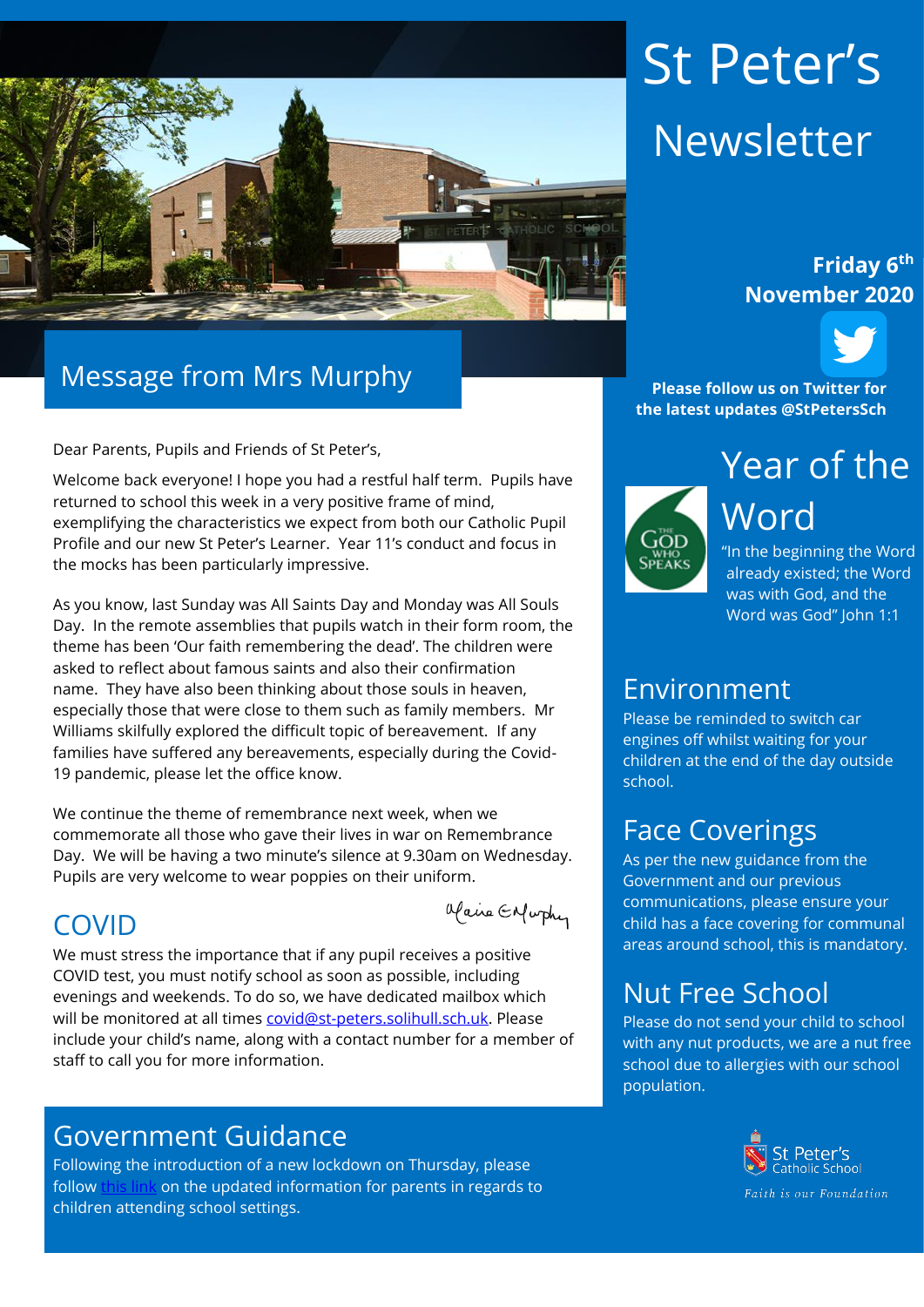#### Speakers for Schools – 4<sup>th</sup> November

Year 13 had the opportunity to talk to eminent scientist Professor John Wass as part of the Speakers for Schools initiative. He is the Professor of Endocrinology at Oxford University; his research interests include all pituitary tumours, especially acromegaly, adrenal disease, angiogenesis in endocrinology, and the genetics of osteoporosis and thyroid disease.

He has won a number of international awards and prizes and has published over 400 articles in scientific journals.

Professor Wass enthralled the group with a summary of his main area of research, extending the pupils' knowledge of hormones and their effects. He also spoke to our potential medics about some of the key attributes needed to work as a Doctor. The talk unfortunately had to take place virtually but that didn't stop some of the Year 13s taking the opportunity to ask really interesting questions. Luke started a great discussion



about the role of hormones in sportspeople and Professor Wass was able to share his opinion into the Caster Semenya enquiry. Mikki, Stephen and Joe also offered some fantastic questions - one of which, to his delight, got him stumped!

The pupils represented the school brilliantly and Professor Wass commented on the great pupils we have here. "It was great to do the talk yesterday. It seemed that you got some really good questions too."

The Year 13s really enjoyed the talk and commented that "it was really nice for someone of his calibre to take the time to talk to us."

We hope to work with Professor Wass again and are very grateful to him for taking the time to share some of his expertise.





#### Mass times in our Local Parishes

t Augustine's Catholic Church ا<u>omas More, Sheldon</u> eorge & St Teresa Catholic Church **[Olton Friary](https://www.oltonfriary.org.uk/)** [Our Lady of the Wayside Catholic Church](http://ourladyofthewaysidechurchshirley.co.uk/)